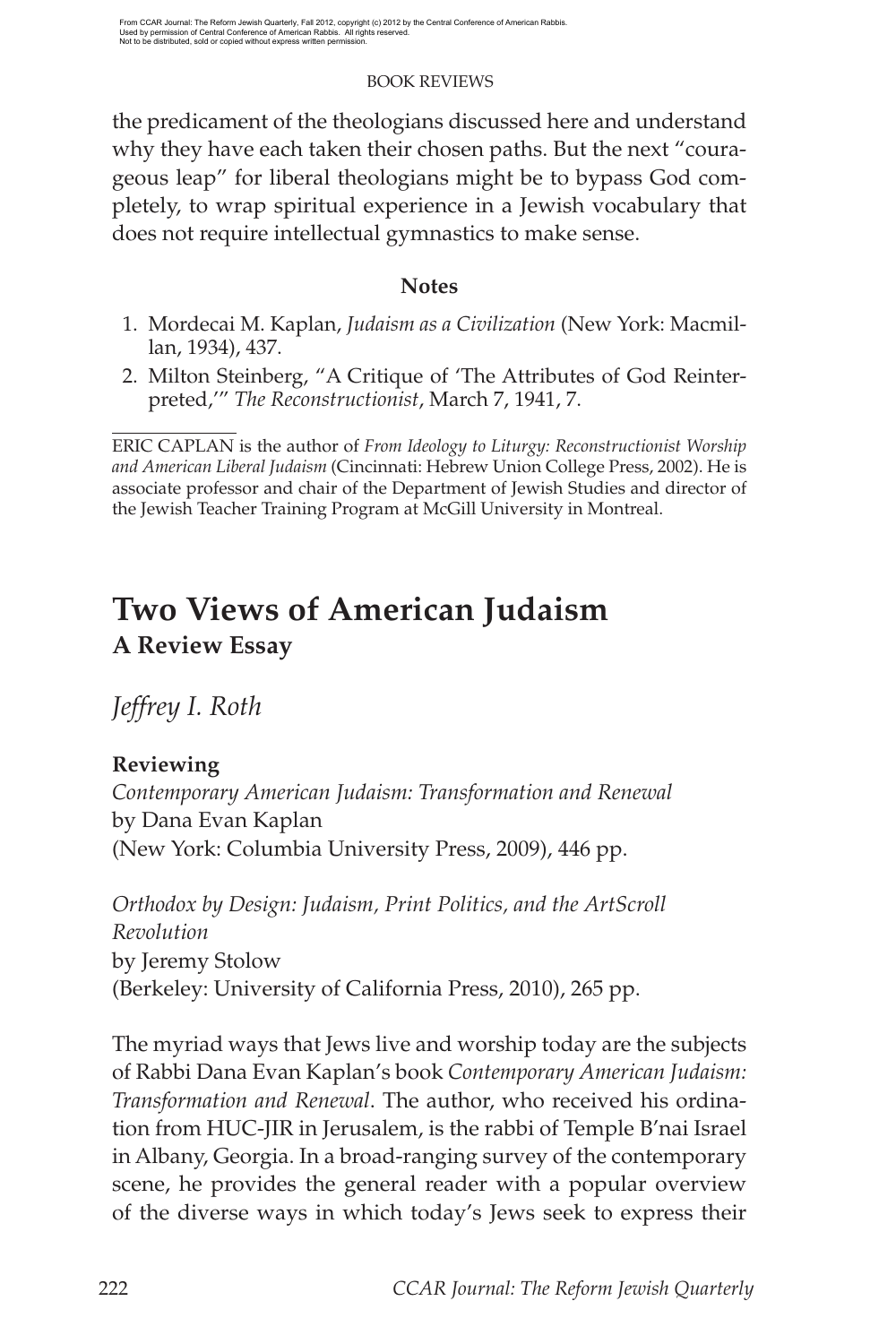spirituality, redefine their ethnicity, and revitalize their communal institutions.

The author's subject is American Judaism—that is, Judaism practiced in America and influenced by the American experience. Without a scholarly research agenda nor a radical new thesis to advance (p. xv), Rabbi Kaplan's aim is descriptive rather than prescriptive. His stance is that of the interested observer and his audience is the uninitiated reader. The goal is to show how much Judaism has changed since World War II, and especially in the last three decades. In this modest goal (p. xxi) the author largely succeeds, painting a lively portrait of a religious community in the midst of transformation and renewal.

Rabbi Kaplan identifies important trends in the post-World War II period that impacted on the way Jews relate to religion. During this period, religion went from being a communal endeavor, organized along denominational lines, to a spiritual quest undertaken by individuals for diverse personal reasons. At the same time, the traditional spurs to communal cohesion—fear of anti-Semitism, automatic identification with the State of Israel, the memory of the Holocaust, and the stigma against intermarriage—receded in importance. Now, in the new millennium, the ethos is becoming decidedly post-ethnic and individual identity is splintering. Suburban institutions built by the prior generation, their synagogues and seminaries, movements and camps, with their narrow definitions and one-size-fits-all services, cannot satisfy the spiritual aspirations of many contemporary Jews. What Kaplan shows is not so much how the old order is crumbling but how the new order is emerging, and he does so in a largely nonjudgmental way, without unreliable predictions, whether dire or rosy, for the future.

With the study's tight focus on the internal dynamics of the American Jewish community, it is up to the reader to discern the larger context—America as a vast landscape of historic, well-defined, largely Protestant denominations. In that context, the newly arriving and aspiring Jewish immigrants and their descendants would do well to introduce Judaism to their non-Jewish neighbors in a form the latter could understand. What they develop is a Judaism of denominational structures and creeds. They build beautiful, free-standing houses of worship in park-like settings (photo, p. 22) that are occupied once a week for worship but at most other times stand rather vacant. This American form of Judaism helps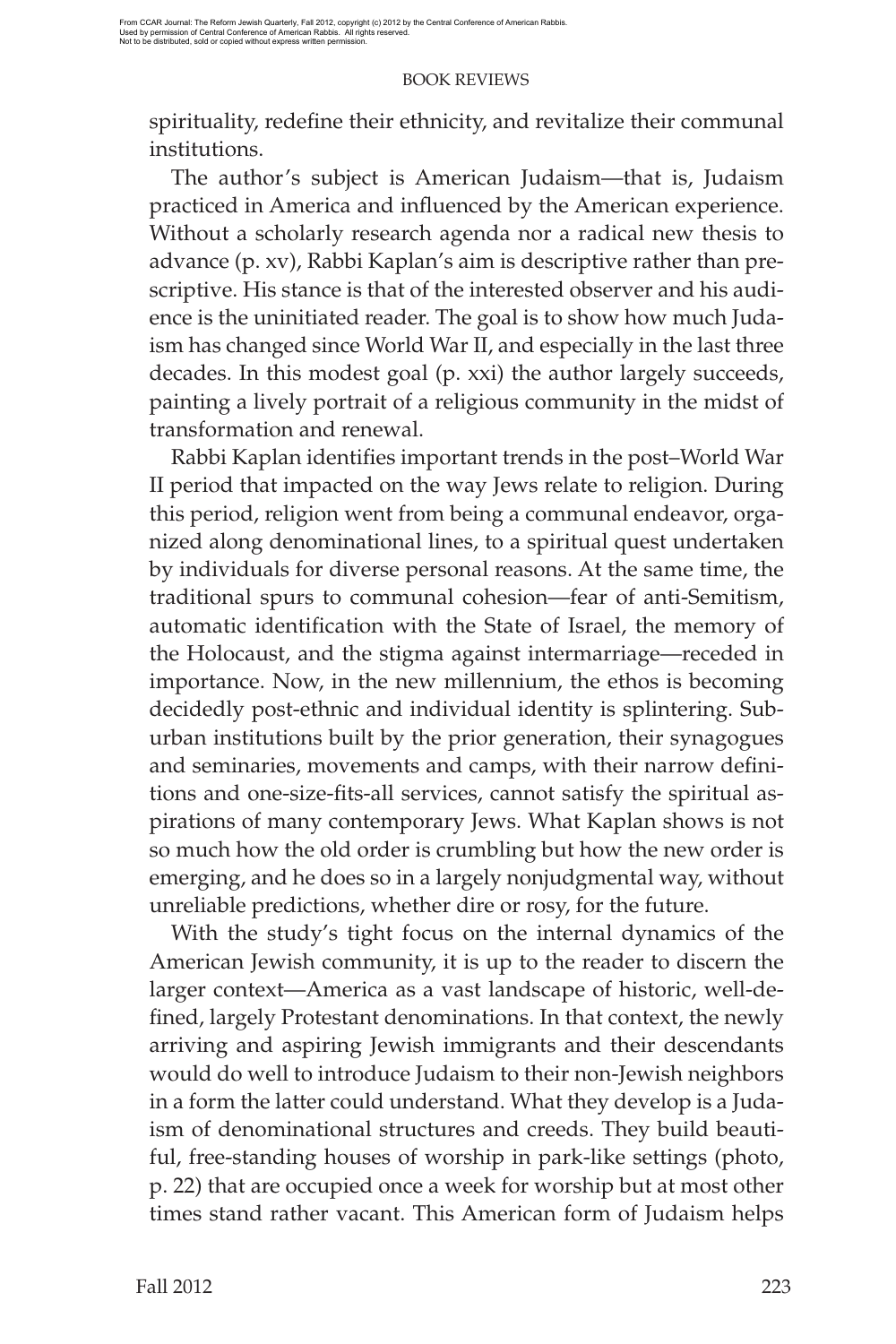to reassure the general population that the Jews in their midst are not an alien intrusion but an essential part of the developing American narrative. America becomes a "three-religion country" (quoting Herberg, p. 12) that acknowledges a culture rooted in the *Judeo*-Christian tradition. Life for the Jews is "relatively idyllic" (p. 54). These results are not small achievements. If in the process the religion itself has become for some "irrelevant, dull [and] insipid" (quoting Heschel, p. 16), the next generation is free to follow its bliss and find new paths, as Rabbi Kaplan describes in his text.

The eight chapters of the book divide the material into blocks of content that are manageable, logical, and coherent, with important insights along the way. In chapter 1 there is a historical overview of the post–World War II period, highlighting the shift in focus from communal concerns, such as philanthropy (taking care of each other) and Jewish survival, to the self-absorption of the "me generation" with its concern for individual well-being. The privatizing of religious experience is the subject of chapter 2, where we meet the spiritual seekers, Jewish and Buddhist-leaning meditators, nature lovers, and social activists. The rise and fall of the four American denominations are surveyed in chapter 3, with a look at the emergence of postdenominational strands. There is a good discussion of the internal rivalries and zigzags to the right and left in Orthodoxy, and the author concludes that we have seen the end of what small amounts of interdenominational cooperation there once were (pp. 154–55).

The collapse of the intermarriage stigma is the focus of chapter 4, with analysis of conversion, outreach, the patrilineal descent resolution, and the problem of syncretism. The chapter includes a noteworthy account of Denver's short-lived unified conversion project. Chapter 5 takes as its theme inclusivity as a social value. The chapter covers changing attitudes towards women, gays, and lesbians and the impact of their expanding roles on ordination, theology, and liturgy. Chapter 6 treats a diverse range of phenomena under the heading of "Radical Responses to the Suburban Experience," including the Jewish renewal movement, its origins in the *chavurah* movement, the impact of Rabbi Shlomo Carlebach, and the *baal t'shuvah* phenomenon. The popularization of Jewish mysticism is the subject of a truncated chapter 7, where nothing substantive is written about the Kabbalah Centre under threat of legal action. Instead, the focus is entirely on Chabad, its origins,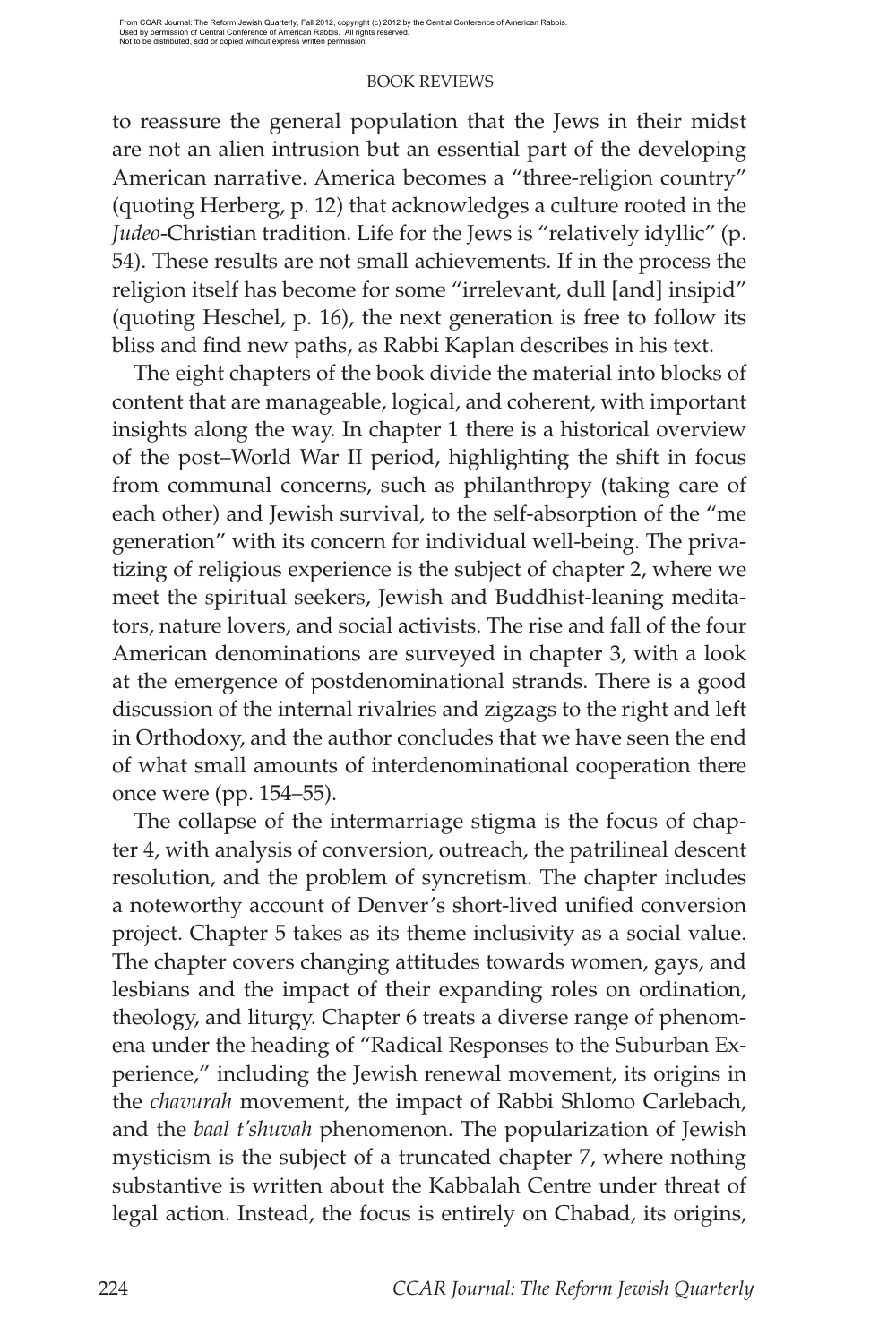emissaries (*shluchim*), and messianism after the death of Rabbi Menachem Mendel Schneerson in 1994. We see the transformation of Chabad from a classic, isolated Chasidic group led by a charismatic rebbe into an institutionalized synagogue-based movement with a program of international outreach (p. 329). Chapter 8 concludes the volume with efforts to revitalize synagogue services, placing a new emphasis on warmth, welcome, music, choice, and experimentation.

This outline of its contents does not do justice to the tone and tenor of Rabbi Kaplan's book. It is neither a dry academic treatise nor a disquisition on the past, present, and future of American Judaism. It is a colorful collective portrait of a religious community of spiritual searchers in transition. Consistent with his aim to engage the general reader, most chapters begin with a vignette drawn from American popular culture that reveals something about the topics within. Chapter 1 begins with the career of Bess Myerson, who became Miss America shortly after World War II, illustrating the limitless possibilities for Jewish achievement in the United States. Chapter 3 starts by recounting reactions to Rabbi Paul J. Menitoff's startling speech predicting the demise of Conservative Judaism. Chapter 4 details the battles over the origins, ownership, and marketing of Chrismukkah, with a nod to the related "holiday" of Festivus. Bread and oranges on the seder plate introduce chapter 5, and a portrait of the career of David Ingber, the bodybuilding rabbi, starts the discussion in chapter 6. A section of chapter 7 is devoted to tracing Bob Dylan's on and off relationship with Judaism and includes a photo of Dylan in *t'fillin* (p. 316).

What Rabbi Kaplan has written is a travelogue through wide swaths of the American Jewish experience. Along the way the reader travels past a landscape dotted with Jewish Buddhists (Jubus), the Adventure Rabbi, Tot Shabbat and Pet Shabbat, Eco-Kosher, Hebrew tattooing, Rosh Chodesh groups, Jewish Outward Bound, Shulshopper.com, female *mohalot*, the stained glass ceiling, Jack Abramoff (a *baal t'shuvah*), davenology, Matisyahu's Chasidic reggae, Friday Night Live, iWorship, and Synaplex. The value of Rabbi Kaplan's inclusive and nonjudgmental approach is to let us encounter these things, at a remove to be sure, and make of them what we will. However extensive one's personal involvement with Judaism, no one could have experienced all the movements, strands, and personalities the author describes. Although I never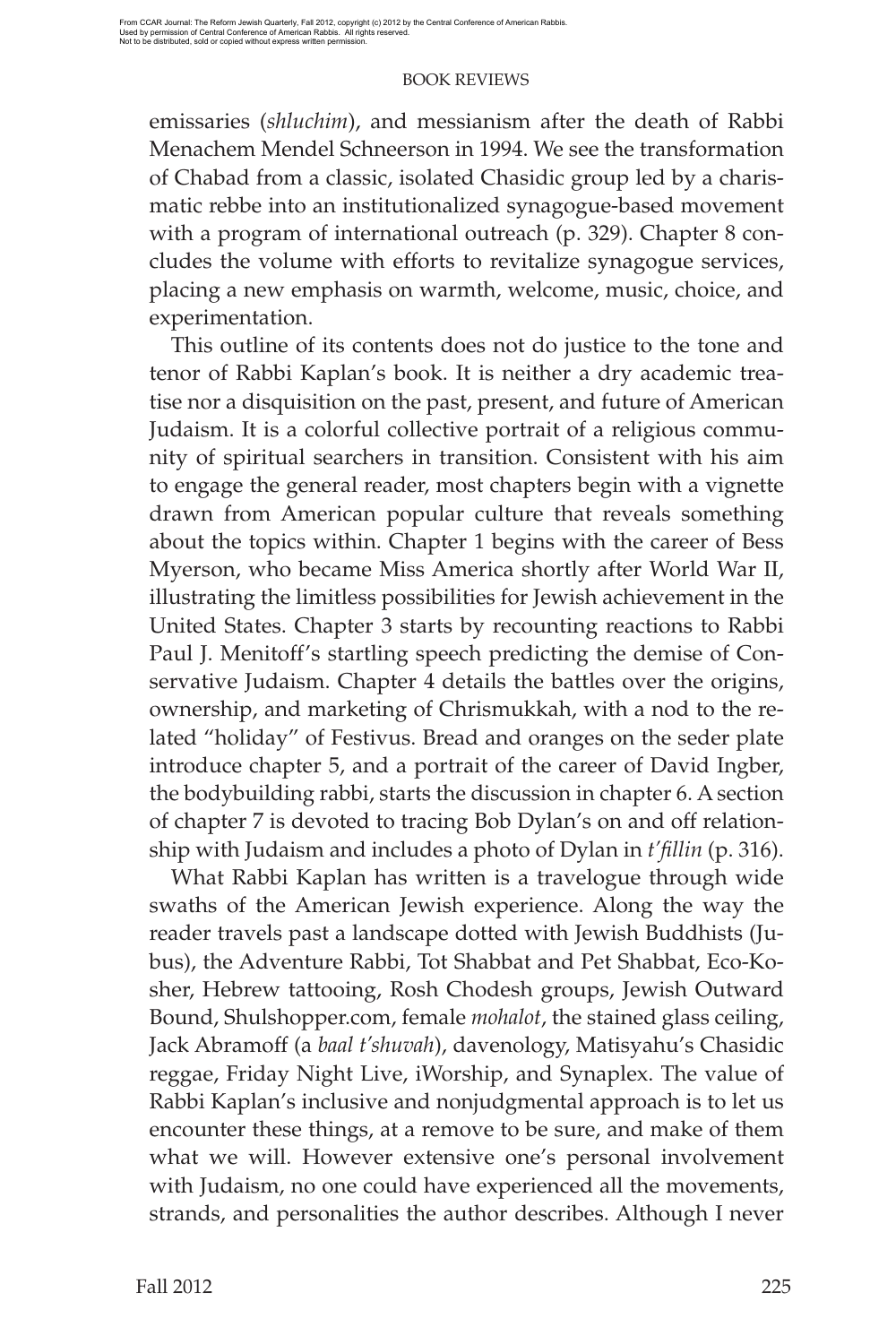had the privilege of worshiping with Rabbi Zalman Schacter-Shalomi, I still feel enriched to have encountered his fourfold recitation of the *Sh'ma* in Kaplan's retelling (p. 277).

The volume would have been strengthened by the addition of a chapter devoted to the renewal of Jewish learning in new formats and venues. There is mention in passing of Chabad Web sites, *baal t'shuvah* yeshivot, and "an explosion of Jewish studies courses and programs on university campuses" (p. 383). The latter, however, are unexplored, possibly because academic departments devoted to Judaic studies do not meet the author's general criteria for inclusion in the book, which include behavior by Jews performed with a religious motivation (see p. xxi). While it is true that the universities hosting these departments may not be operated under Jewish auspices (although some are), it is often the case that the majority of faculty and students in Jewish studies departments are Jewish, virtually all of them seeking a meaningful connection to their heritage. One can debate whether this supplies a religious motivation for their studies the way it does for a yeshivah student, but their stories, if told in Kaplan's book, would have broadened his portrait of the American Jewish community and served as a counterpoint to the author's observations, early in the book, that found little interest in reading ancient texts and little demand for serious study (pp. 2, 22).

Similarly in need of supplementation is the author's treatment of gay and lesbian Jews. In this case a segment of the Jewish community that felt it was not being served by established institutions, if not downright excluded, built its own network of congregations to hold services, conduct classes, visit the sick, celebrate gay liberation, and welcome everyone. The result today are some two dozen congregations oriented to the concerns of the LGBT community located in major urban centers stretching from Atlanta to West Hollywood. Explaining why straight people attend gay synagogues, Jay Michaelson, writing in the *Forward*, described their services as warm, welcoming, voluntary, joyful, ironic, humorous, and innovative. The movement's growth from the 1970s onward was generated entirely at the grassroots level by interested laypersons, with some of the congregations hiring rabbis only after decades of operating without them. Rabbi Kaplan's account, which narrowly focuses on the coming out stories of three rabbis, one Orthodox and two Reform (pp. 249–257), misses the larger and more significant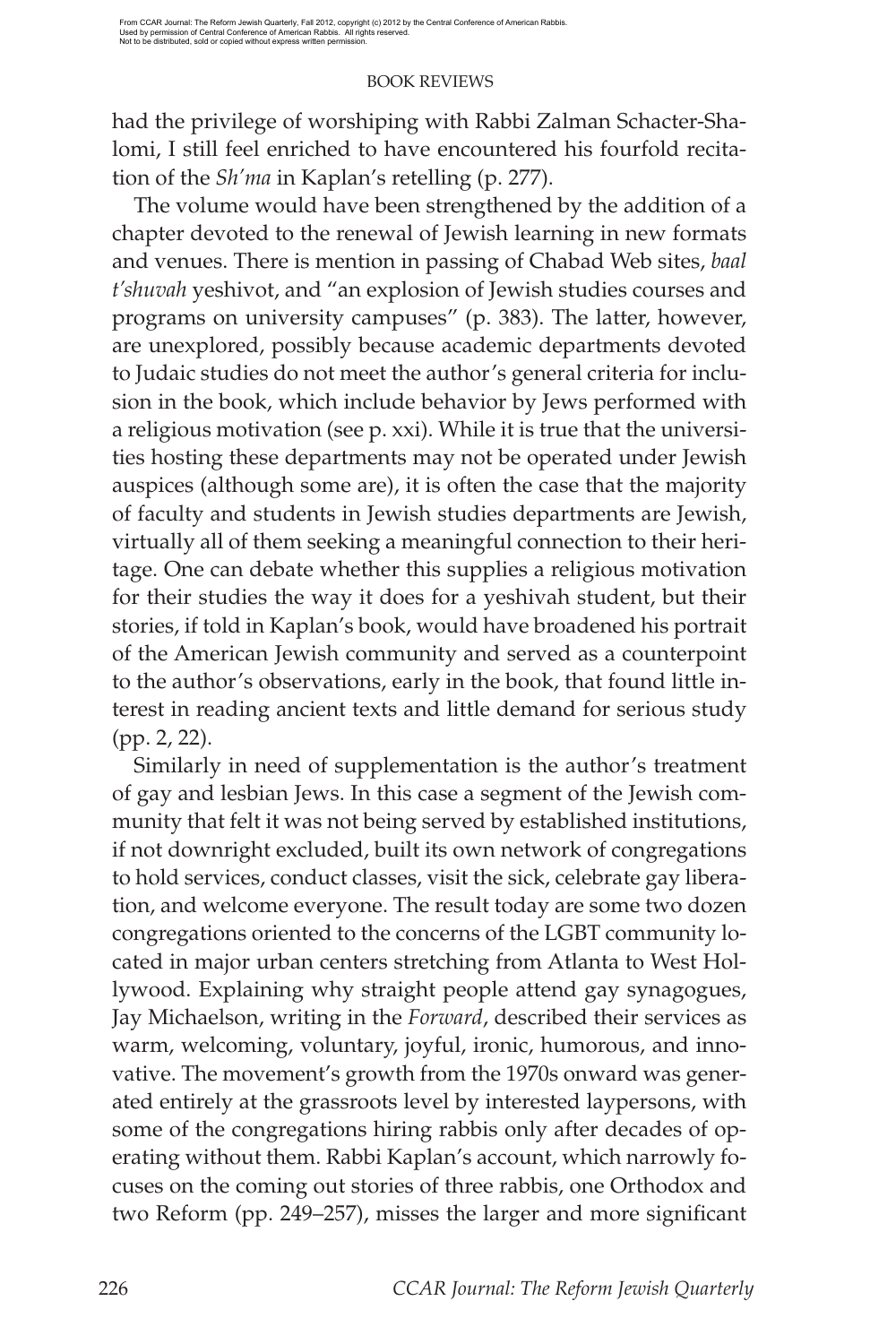story of decades of successful grassroots religious activism that fits so perfectly within the overall theme and timeframe of his study.

The ArtScroll publishing phenomenon is treated in a page in Rabbi Kaplan's book (p. 294). We learn about ArtScroll's success as a publisher of Chareidi (ultra-Orthodox) materials that, however, have been criticized for their anti-intellectual and ahistorical approach. If Kaplan is a generalist who paints with a broad brush, then Jeremy Stolow is a specialist who probes with a sharp scalpel. In *Orthodox by Design: Judaism, Print Politics, and the ArtScroll Revolution*, Stolow provides a book-length account of the publisher's activities, focusing on the way the design of its products, no less than their contents, mediates between Chareidi authority and the English-speaking audience that gravitates towards its publications, giving them a roadmap for "an easy path to a hard life" (p. 107). The author, an assistant professor of communications at Concordia University in Montreal, is a scholar in the field of media and religion.

The subject of the study, ArtScroll Publishing Company, is a remarkably robust entity. Founded in 1976 by Rabbis Meir Zlotowitz and Nosson Scherman, it began as a print shop in Brooklyn serving its Orthodox community with wedding invitations and the like. Today, ArtScroll is an imprint of the Mesorah Heritage Foundation, a not-for-profit charitable foundation that in 2007 reported gross revenues of \$7.6 million (p. 187). The booklist shows a thousand titles in print, and fifty new titles are added annually. There are plans to expand into Spanish, French, Russian, and Hebrew.

ArtScroll publishes a variety of genres that include classics of the rabbinic canon, such as Bible, Talmud, prayer books, and halachic manuals, alongside modern literary genres such as kosher cookbooks, self-help guides, history titles, biographies, children's books, and fiction. It commands space in Jewish bookstores that is the envy of rivals. A good number of Conservative and Orthodox (but not Chareidi or Reform) synagogues have adopted its siddurim and Chumashim for congregational use (see Table 2, p. 73).

The ultimate aim of the enterprise is *kiruv* (religious outreach), as ArtScroll both embodies and promotes the moral mission of Chareidi Judaism to bring unaffiliated, lapsed, and nonobservant Jews into the fold and to hasten the ultimate redemption of the Jewish people (pp. 45, 50). Within this social universe, ArtScroll acts as a "hinge" that joins the cultural elites of the Chareidi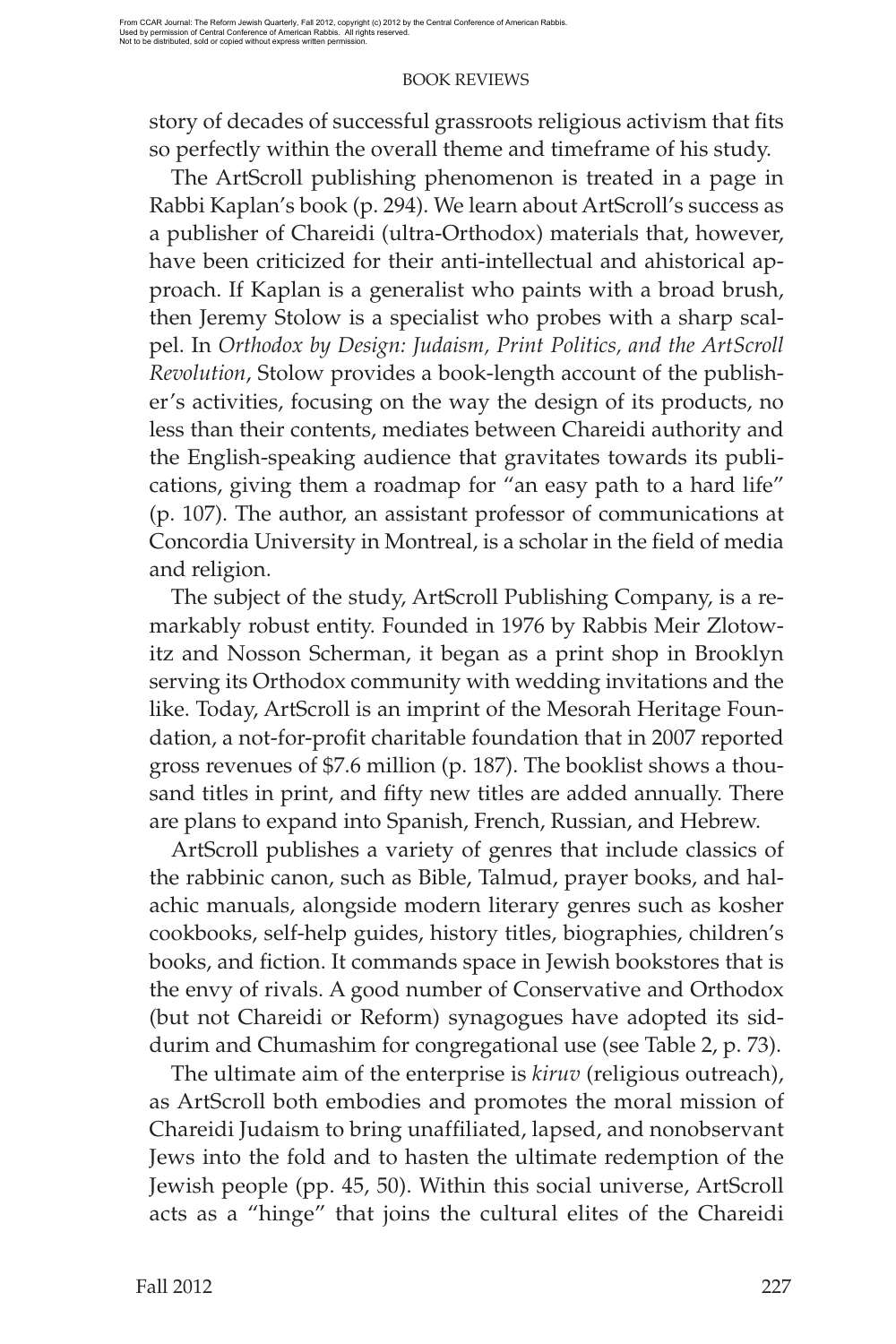yeshivah world with the English-reading public, "connecting elite ideas to a mass readership" (p. 11). This outreach is performed in a nonpolemical way by providing readers with clear instructions for correctly performing Jewish rituals and the promise of psychological rewards—increased satisfaction, meaningful experiences, and inspiring observances (pp. 111, 132–43). A quotation from a childrearing manual can serve as ArtScroll's philosophy: "The way to cultivate a desire for Torah is not through force or pressure, but rather through enjoyment and a feeling of satisfaction" (p. 141).

Where some have seen ArtScroll as evidence of a shift to the right in Orthodox Judaism, Stolow sees its products as emblematic of a different trend, text-centrism, the tendency to elevate the authority of written texts over learning obtained directly from parents, teachers, neighbors, friends, and the local rabbi. ArtScroll's success marks a shift in the balance between mimetic and textual modes of pedagogy (following Haym Soloveitchik, p. 56). "Now it is the text alone that commands" (p. 13). Here the author may overstate his thesis. In the first place, ArtScroll disavows it. "We've always stressed the importance of having a teacher," Rabbi Scherman told him (p. 14). The purpose of its annotated Talmud edition is to "improve [the student's] ability to learn from the original, preferably under the guidance of a rebbe" (p. 32). Second, as Stolow acknowledges, no script can completely control all the nuances of behavior entailed in any performance (pp. 143–44). Third, the aim of *kiruv* is not to create atomistic individuals who study and observe Jewish rituals in isolation from one another. The customer at the North Pole who purchases ArtScroll products (p. 176) is a true outlier in every sense of the word. Successful outreach inducts the returning Jew into a community of believers and, more importantly, performers of mitzvot, where learning from texts will be supplemented at every turn by face-to-face encounters with knowledgeable members of the community (see p. 177).

Although the book-length treatment of the subject creates an aura of preeminence for the publisher and the subtitle proclaims an ArtScroll revolution, in the course of Stolow's study we learn the limits of ArtScroll's success. Half of its titles do not sell well. For Bible, Talmud, and prayer books there is a ready market, but other genres are less successful and few consumers try to acquire everything. The rabbis' biographies are interchangeable, the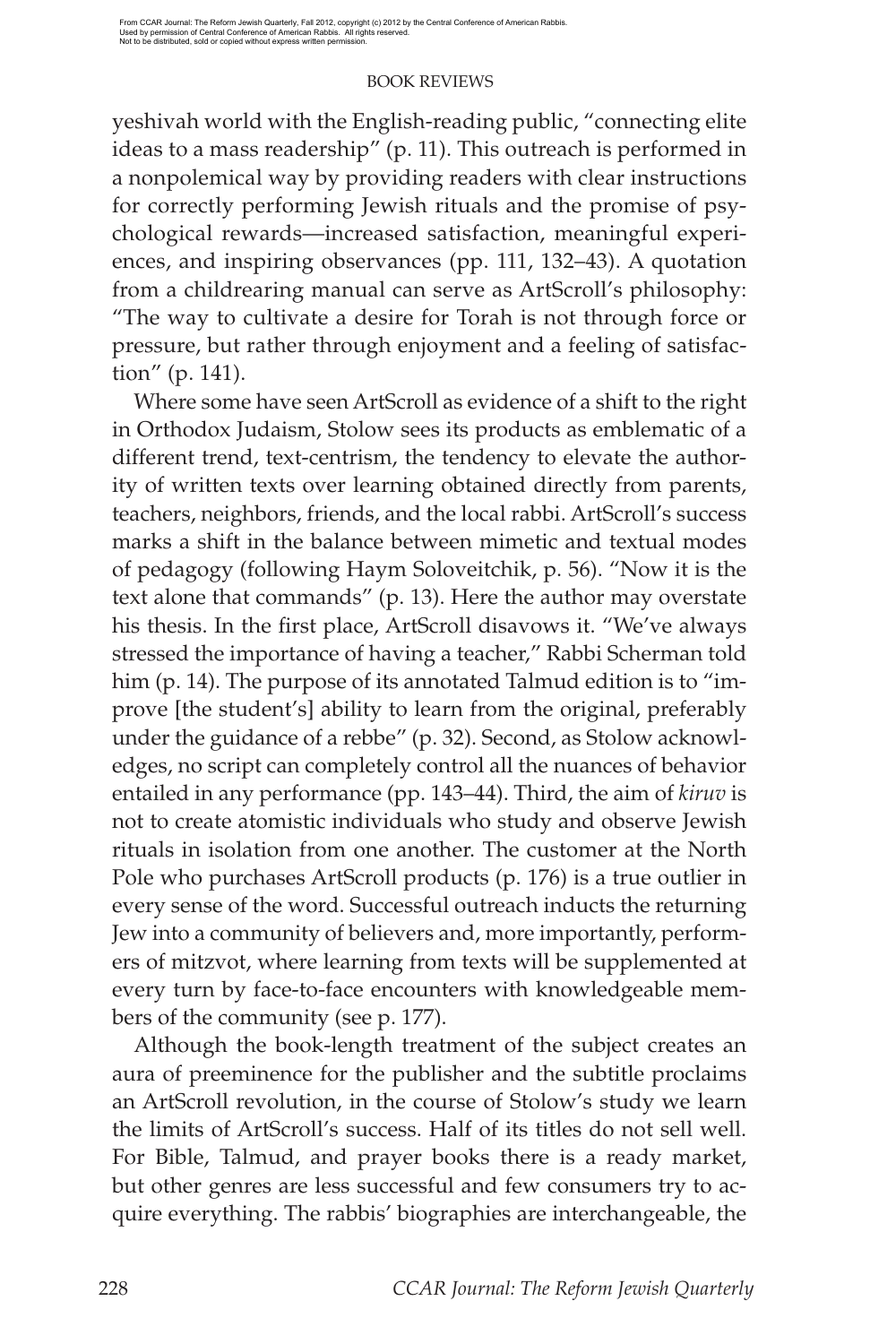history and self-help books are disparaged, and the novels "stink . . . No one buys them. They're awful and they don't read well," in the words of an interview subject (p. 85). Apart from the classic religious texts, most titles on the booklist are not acquired by Jewish libraries and are seldom used in the curricula of Jewish day schools (pp. 217–18). Little of what ArtScroll does to make its volumes user-friendly is unprecedented in the history of Hebrew publishing. Also, despite inflated claims, ArtScroll's market is a niche market composed largely of newly minted Chareidi knowledge seekers who are not entirely comfortable with Hebrew as a language of study and comprehension (p. 67). As facility with Hebrew increases, the need for ArtScroll decreases. Its primary crossover product is a cookbook, *Kosher by Design*, which is popular with Christian evangelicals. Further, ArtScroll authors are not original thinkers. They do not produce new ideas, insights, or interpretations, nor do they seek that distinction. They are aggregators and popularizers of the thoughts and insights of others at a level Stolow deems "middlebrow," like book clubs and the popular press (p. 11). It is widely opined that ArtScroll books are for beginners, a remedial technology that "basically assumes you're an idiot without treating you that way" (pp. 14, 118). Revolutionary their content is not.

The strongest argument for true innovation is in the area of design (p. 9). In the media-rich environment of English-speaking Jewry, with countless experts from Deepak Chopra (self-help) to Martha Stewart (refined living) competing with rabbinic authorities for audience and influence, ArtScroll uses the superior design of its products to draw in and then to instruct the unengaged reader. Stolow points to many of ArtScroll's design elements that he considers noteworthy adjuncts to its mission. These include advanced typesetting and typographic techniques, full color covers, the suppleness of the paper and the durability of the bindings, some in hand-tooled leather, others in a leather substitute, pleather (leatherette), that imparts a "warm and comfortable touch to the hand" (p. 170). Book covers are a "surface mode of address" (p. 167), importing conspicuous consumption into the realm of religious artifacts. The density and weight of ArtScroll's volumes counter the rootlessness of contemporary culture and the weightlessness of modern, digital life (p. 178). ArtScroll prayer books contain extremely detailed instructions,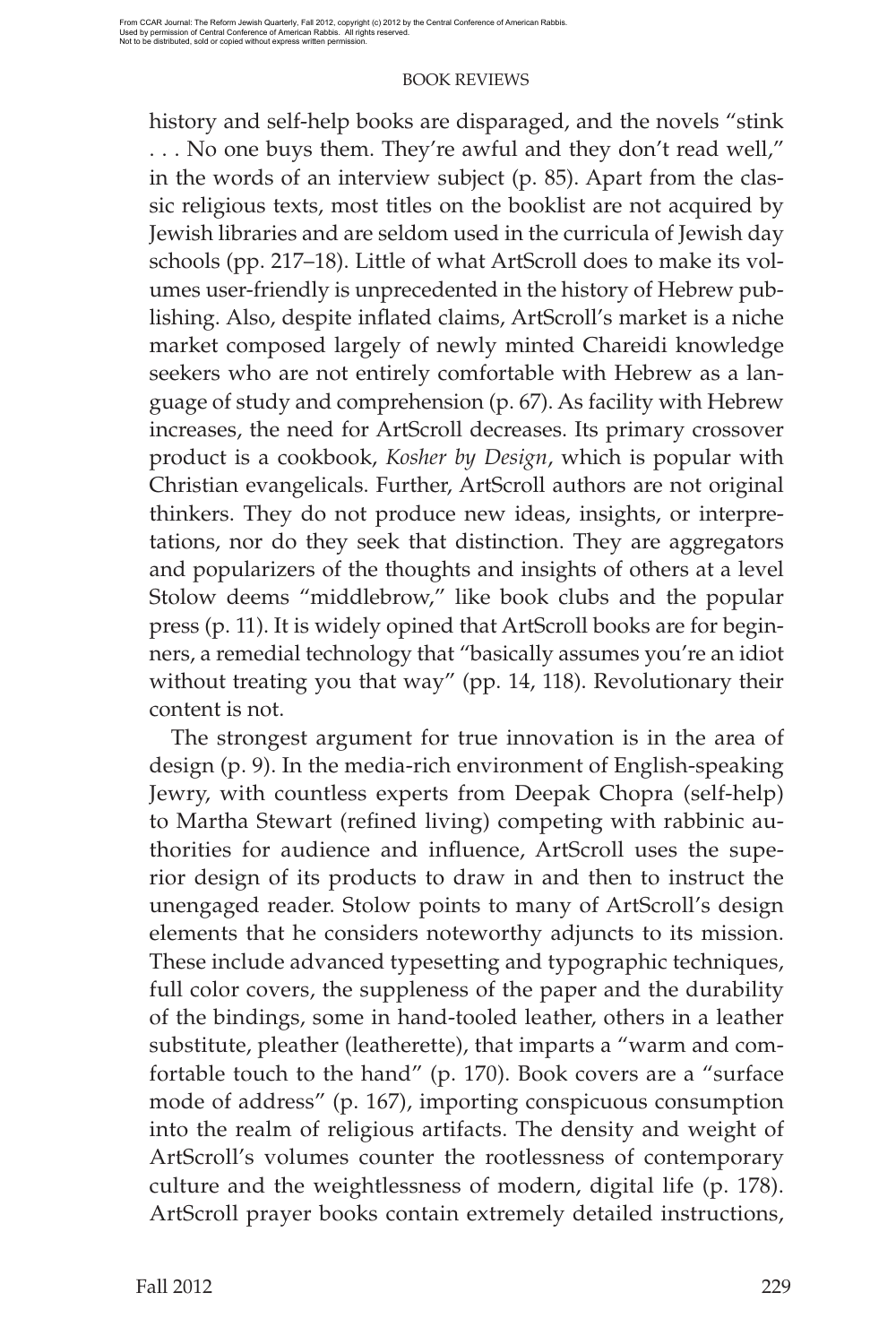ultra-traditionalist commentaries that exclude anything non-Jewish, and may be purchased in a wide range of editions, with or without prayers for the State of Israel. For its interlinear translation series, ArtScroll has developed an arrow (patent pending) that gently prods the eye to move right to left even as one reads the English version left to right. Full color photographs in the cookbooks "possess a cathectic power" to convey viewers into a world of "authenticity and harmonious fellowship" (p. 154), casting a "magic spell" that captivates viewers and furthers the goals of *kiruv*. The design elements communicate an aura of superior, upscale products, very much in line with the high-quality religious experiences they promise to deliver.

Stolow finds warehouses of significance in these design features, but in the end, the ArtScroll phenomenon may be more a matter of degree than revolution, pouring old wine into new vessels (p. 108). Every successful enterprise stands on the shoulders of its predecessors. The introduction to Philip Birnbaum's *Daily Prayer Book* published by the Hebrew Publishing Co. in 1949—which the ArtScroll siddur is in the process of replacing explains how its uniform typeface, new translation, and simple directions will assist the worshiper and banish confusion during services. We need not credit ArtScroll with a revolution to fully appreciate its achievement as chronicled in *Orthodox by Design*. Having identified a niche market, it serves it exceedingly well. Its books are user-friendly, aesthetically appealing, and commercially as well as religiously savvy. The result is a line of books that are scrupulously traditional and pedagogically innovative (p. 43). Most importantly, the volumes increase their readers' satisfaction with the religious experiences they seek. Perhaps a consumer of ArtScroll products sums it up best with a comment posted on Amazon.com: "They make a fine gift" (p. 9). Still, like every commodity in the marketplace, no matter how well executed, they will not be to everyone's taste.

What will American Judaism look like at the end of the twentyfirst century? No one can predict this with any assurance. But when the account is written, Rabbi Kaplan's study will be one of the benchmark works against which the future development of American Judaism will be measured. Similarly, when in the future digital books retrieved online will have entirely replaced the weighty tomes we now store and display on shelves, we will look